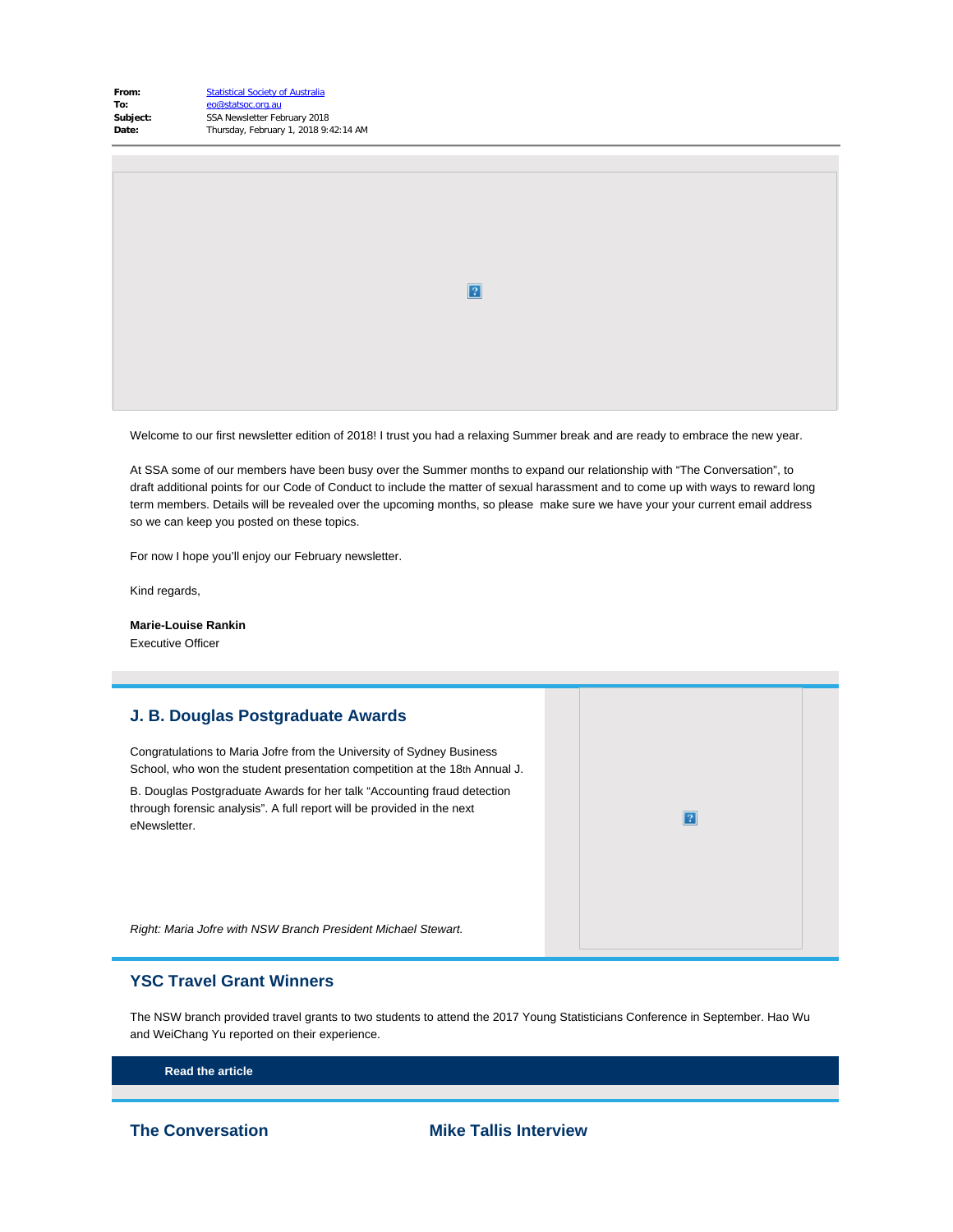The Conversation is an online independent source of news and views, sourced from the academic and research community.

The SSA is working with The Conversation to put together a landing page where all SSA's member articles appear, showcasing the expertise in the Society, and providing a go-to page for articles on news or views with a statistical flavour.

Nick Fisher in conversation with the late Mike Tallis (1931-2017) - an insight into the history and development of Statistics in Australia.

[Read the interview](https://www.vision6.com.au/ch/43209/1fvqv/2486564/55fc59sqr-1.html)

# **Golden Jubilee Travel Grant**

Applications are now open for the Golden Jubilee Travel Grant for SSA student and transitional members! If you are planning to travel overseas this year to present at an international conference click here for more information:

[Find out more](https://www.vision6.com.au/ch/43209/1fvqv/2486563/55fc580np-1.html)

[Find out more](https://www.vision6.com.au/ch/43209/1fvqv/1755154/55fc5xsmh-1.html)

# **Are You Interested in Statistics in the Media?**

Do you have an interest in promoting the statistical profession via traditional or social media? Currently the SSA Media and Communications Committee are looking to publish articles via:

- 1. media releases, documents and reports at the SSA [website,](https://www.vision6.com.au/ch/43209/1fvqv/2460638/55fc56tnh.html)
- 2. website articles like [The Conversation,](https://www.vision6.com.au/ch/43209/1fvqv/2460639/55fc5m0ht.html) and

3. social media like twitter and facebook.

These may be for very quick turn around articles of immediate public interest like the recent [Scott Sisson and Peter Baker](https://www.vision6.com.au/ch/43209/1fvqv/2460640/55fc512zb9.html) The Conversation article or more general articles like contributing to [The Open Letter for Science](https://www.vision6.com.au/ch/43209/1fvqv/2460641/55fc51810s.html).

We are also working on developing draft guidelines or policy on Social Media for SSA and drafting Rules of Operation for the SSA Media and Communications Committee itself.

If you would like to be involved in any of these areas, contribute an article or simply wish to suggest ideas then please [email me](mailto:p.baker1@uq.edu.au). Thanks to those who have already responded.

#### **Dr Peter Baker**

Chair of SSA Media and Communications Committee

# **Early Career Researchers' Day**

The aim of the day is to encourage discussion on how to be a good researcher and how to come up with statistical research projects of ongoing or future interest.

To be held at the joint International Society for Clinical Biostatistics/Australian Statistical Conference 2018 in Melbourne on Thursday, 30 August 2018.

#### **[Find out more](https://www.vision6.com.au/ch/43209/1fvqv/2486666/55fc512rcg-1.html)**

### **From the WA Branch**

The WA Branch welcomed Professor Mark Girolami of the University of Warwick in December. His trip to Perth was funded in part by the Frank Hansford-Miller bequest which aims at strengthening the relationship between statisticians in Western Australia and the United Kingdom. As part of his trip, Mark gave a one day workshop and short seminar which were both very well received. Many members took the opportunity to meet Mark with some post graduate students forming strong bonds with him. During his stay, Mark was hosted by the University of Western Australia.

# **Upcoming Events**